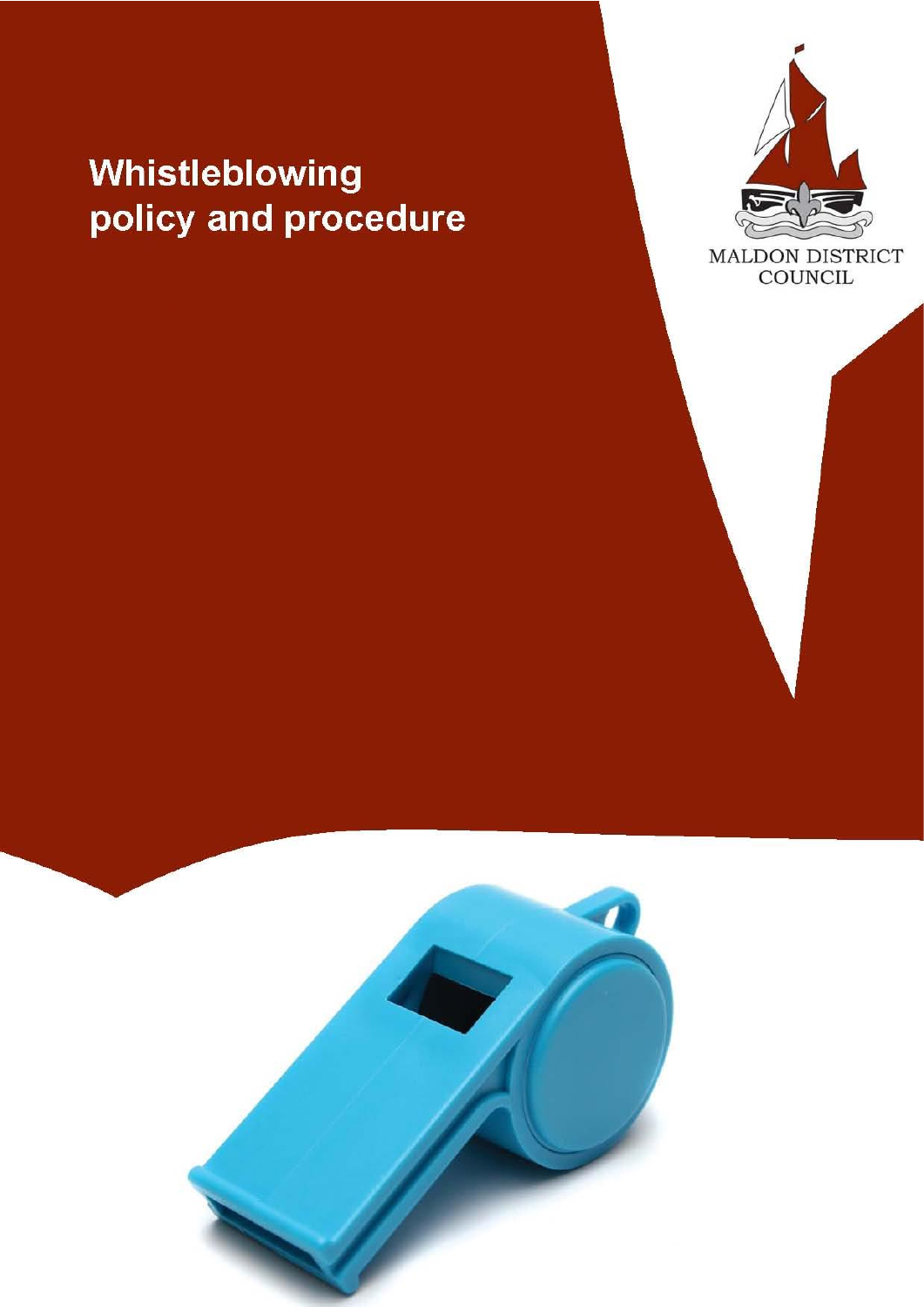#### Document Control Sheet

| <b>Document title</b>                        | <b>Whistleblowing Policy and Procedure</b>                                                                                                                                                                                                |
|----------------------------------------------|-------------------------------------------------------------------------------------------------------------------------------------------------------------------------------------------------------------------------------------------|
| <b>Summary of purpose</b>                    | The purpose of this policy and procedure is to provide<br>information and guidance for employees and workers on how to<br>disclose malpractice. The policy and procedure provides a guide<br>for employees on all aspects of the process. |
| <b>Prepared by</b>                           | <b>Annette Cardy</b>                                                                                                                                                                                                                      |
|                                              |                                                                                                                                                                                                                                           |
| <b>Status</b>                                | Draft                                                                                                                                                                                                                                     |
| <b>Version number</b>                        | $\overline{4}$                                                                                                                                                                                                                            |
| <b>Approved by</b>                           | The Finance and Corporate Services Committee (now Strategy<br>& Resources Committee)                                                                                                                                                      |
| <b>Approval date</b>                         | January 2018                                                                                                                                                                                                                              |
|                                              |                                                                                                                                                                                                                                           |
| Date of implementation                       | Immediate                                                                                                                                                                                                                                 |
| <b>Review frequency</b>                      | As required by legislative changes or 12 monthly.                                                                                                                                                                                         |
| <b>Review date</b>                           | June 2021                                                                                                                                                                                                                                 |
| <b>Circulation</b>                           | All staff & Members                                                                                                                                                                                                                       |
| <b>Published on the Council's</b><br>website | Yes                                                                                                                                                                                                                                       |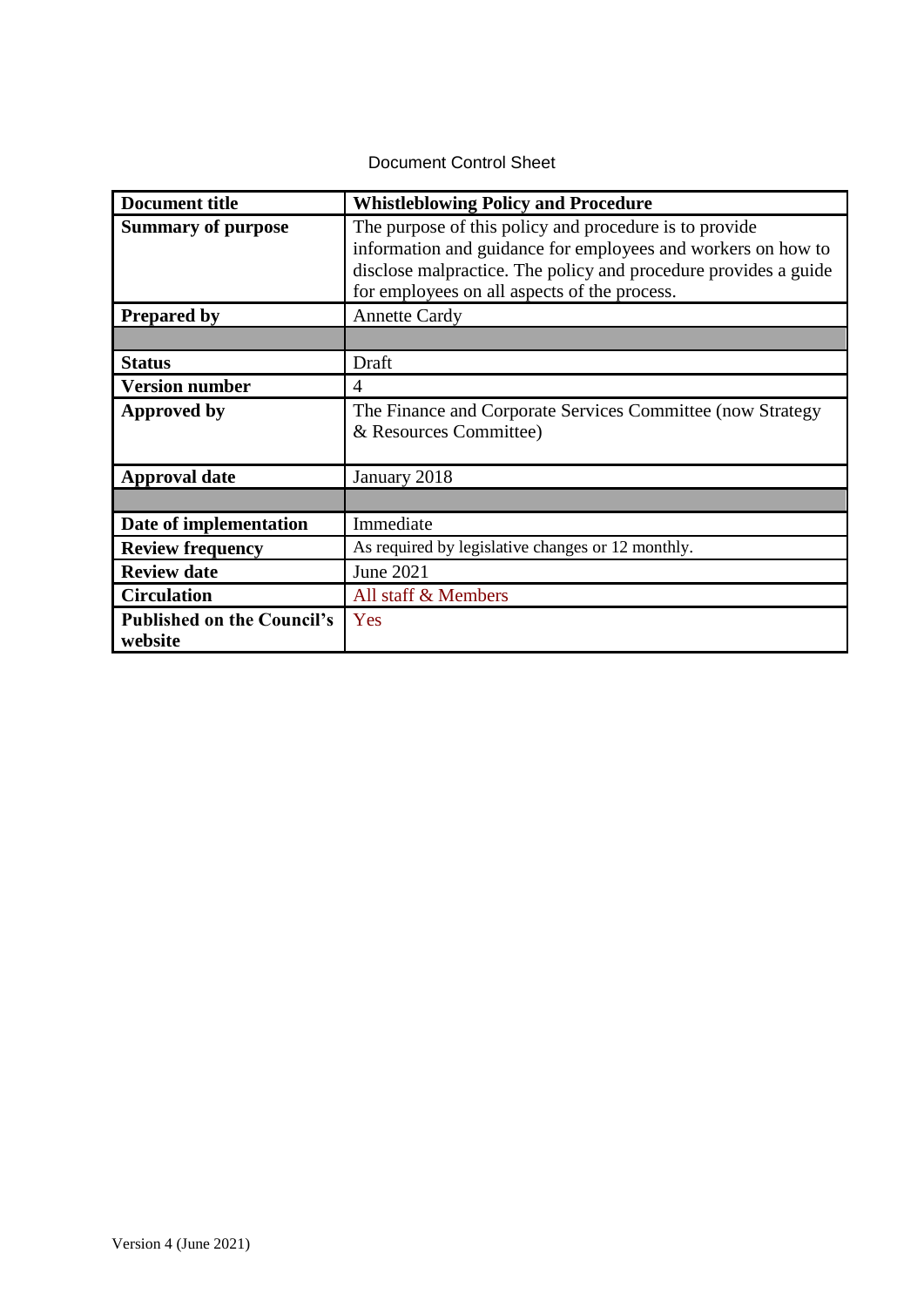## **MALDON DISTRICT COUNCIL**

## **Final revised Whistle blowing policy and procedure**

#### **Policy statement and organisational aim**

- Maldon District Council is committed to the provision of the highest quality services for the benefit of the local community and to full accountability for those services.
- $\checkmark$  The Council has set in place rules, regulations, quality standards and procedures to ensure that the highest standards of conduct and commitment to service are observed. While the Council expects all staff to maintain the highest possible standard of conduct it recognises that any organisation faces the risk of unknowingly harbouring unethical, illegal or bad practice.
- $\checkmark$  The Council is not prepared to tolerate any malpractice in the performance and delivery of its services and will treat any complaints very seriously.
- $\checkmark$  The Council encourages, and will be supportive of all individuals to raise concerns and disclose information about the conduct of others in the business or the way in which the business is run.
- $\checkmark$  The whistle-blower's identity will, so far as is possible, be kept confidential.
- $\checkmark$  No individual should fear any form of reprisal from disclosing wrongdoing within the organisation whether proved founded or unfounded. Any employee who, in good faith, makes allegations that turn out to be unfounded will not be penalised for being genuinely mistaken.
- $\checkmark$  The Council believes that the greatest deterrent to wrong doing is the belief that complaints and disclosures will be investigated vigorously, the person(s) responsible dealt with, and the matter promptly remedied.

## **1 What is whistle blowing?**

Whistle blowing is a name used to describe the disclosure of information that has a tendency to show that wrongdoing or malpractice is taking place.

There is UK legislation (The Public Interest Disclosures Act 1998) that protects workers from experiencing victimisation when they make these types of disclosures; this is provided that the disclosure made falls within the legal definition of a 'protected disclosures'.

## **2 What does this policy/procedure apply to and who can use it?**

This policy applies to anything illegal, improper, unethical or wrong that is done by:

- officers
- Councillors
- co-opted committee members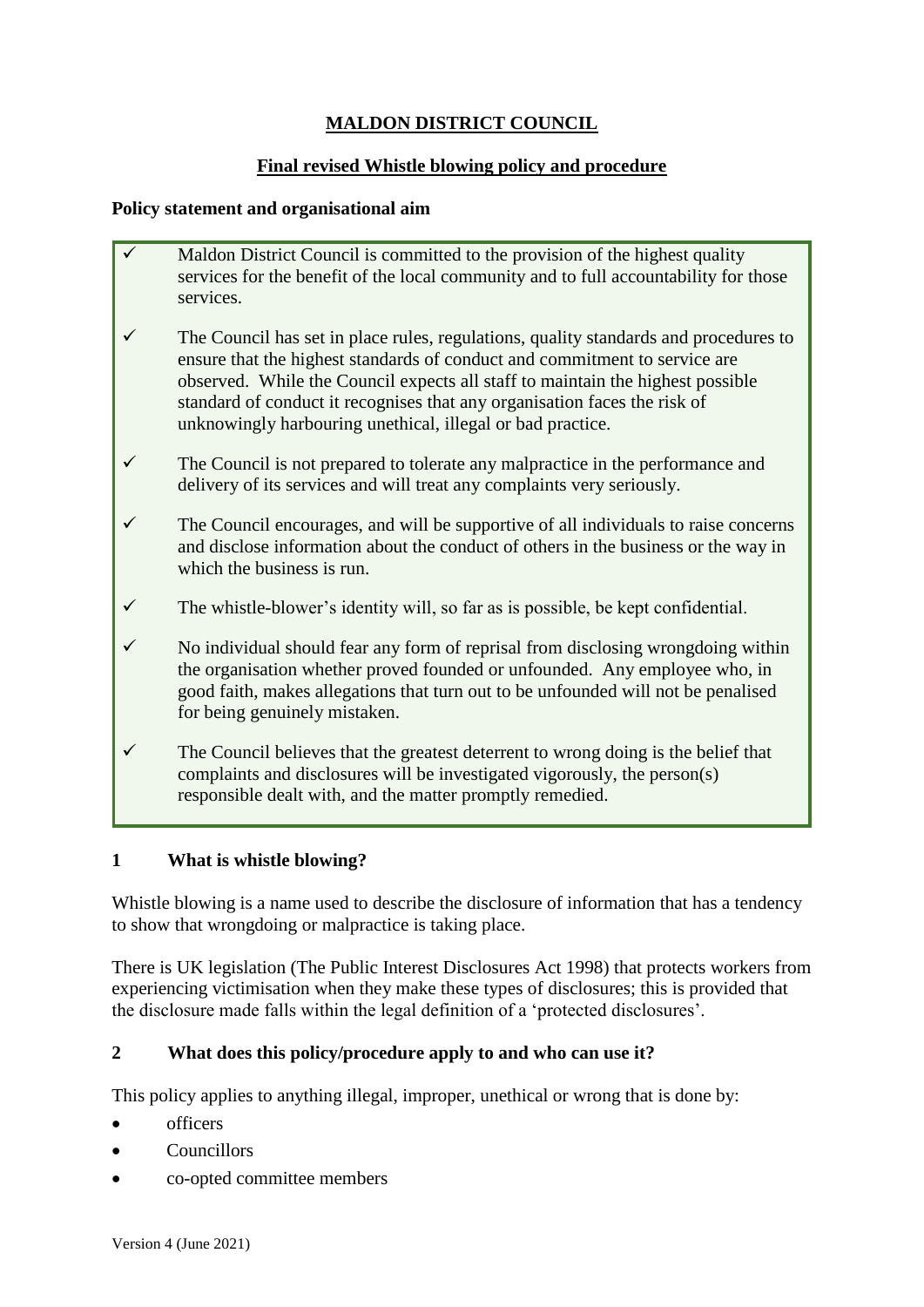- anyone representing the Council
- partner organisations
- contractors, consultants or other suppliers.

Examples would include a criminal offence, fraud or corruption, damage to the environment, safeguarding concerns, negligence, theft or misuse of public money or failure to follow the Council's finance, contract or other rules.

In practice this will cover matters such as unauthorised use of public funds; unauthorised disclosure of confidential information; physical and sexual abuse; health and safety risks to both staff and members of the public; and the acceptance of bribes. However, these are only examples of the types of conduct that are likely to fall within the relevant types of wrong doing, and this is not an exhaustive list.

Whilst it is important that all members of staff are aware of the scope of the whistleblowing legislation, and the protection it provides, the aim of this policy is to address wrongdoing and malpractice of any kind within the Council, but should not be used to raise standard employment or line management matters by way of grievance.

The Council has other policies and procedures, for example on recruitment and selection, discipline, grievances, bullying and harassment and diversity. In addition, reference should be made to the Council's Member / Officer Relations Protocol to discuss areas of concern, differences or complaints with regard to Member and Officer relationships. The whistleblowing policy should only be used when other policies are inappropriate.

This policy / procedure is essentially for Council officers whether they be full or part-time employees, secondees, casual workers or volunteers, or contractors. Whilst the legislation only offers protection for workers, the Council will ensure that anyone who discloses potential malpractice by the Council is not victimised and can make their concerns known anonymously if they wish. This protection is therefore extended to:

- Councillors:
- Those working for a person, firm or organisation supplying goods or services to the Council;
- Those working for organisations with which we have partnered; and
- Members of the public.

Members of the public can use the Council's complaints procedure or complain to the local government ombudsman having exhausted the Council's internal complaints procedure.

#### **3 Purpose of whistle blowing policy**

Officers with serious concerns about any of the Council's work or activities are expected to blow the whistle. This policy:

- encourages officers to blow the whistle within the Council rather than say nothing or take their concerns elsewhere
- protects whistle blowers from reprisals as long as they have acted honestly and in the public interest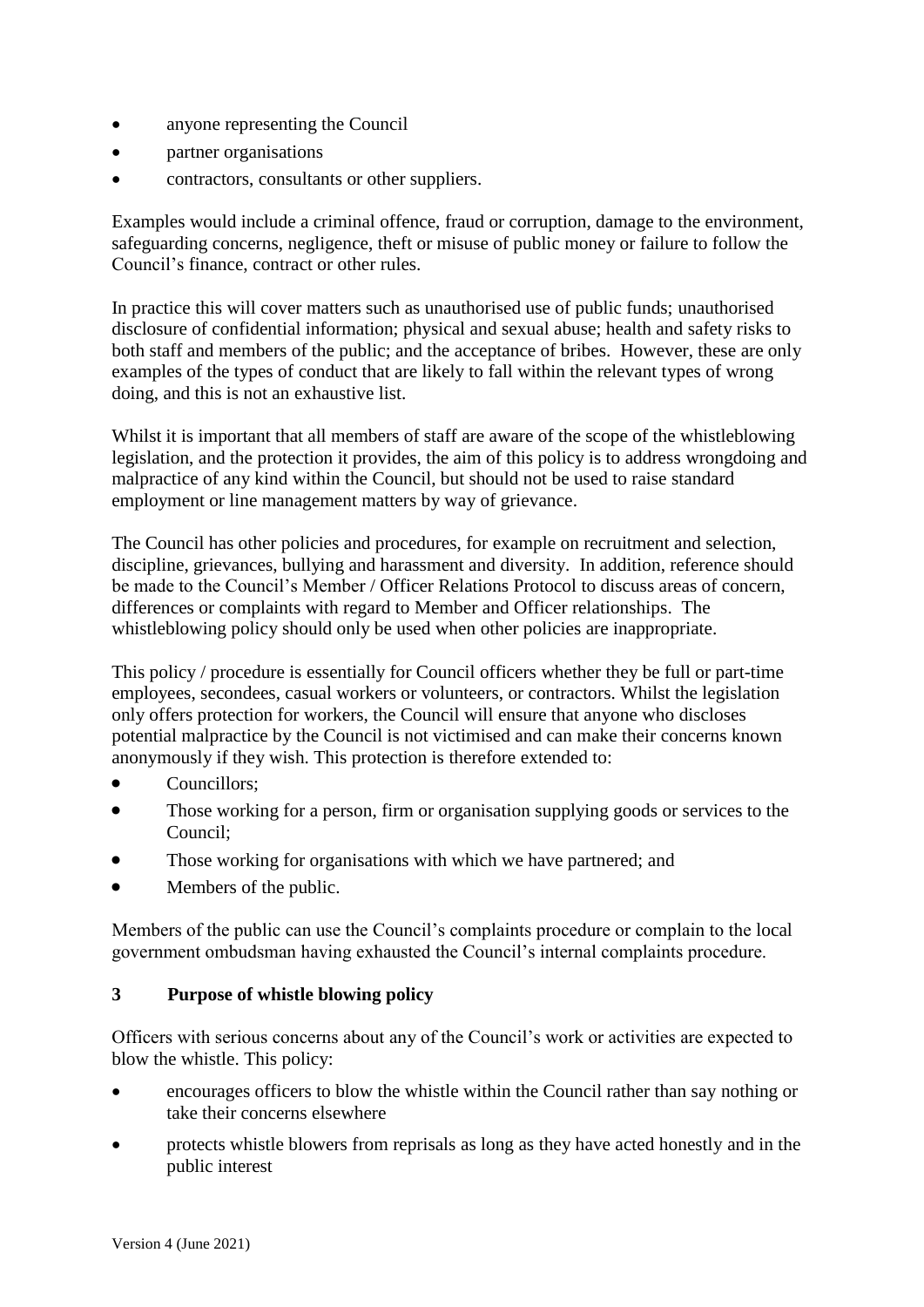- provides a procedure for whistle blowing
- ensures whistle blowers get a response
- gives advice on what to do if the response is not good enough.

## **4 Protecting the identity of whistle blowers**

The Council cannot guarantee to protect the identity of whistle blowers as it may, during an investigation, have to say where it got its information from and disclose the original complaint. The whistle blower may also have to act as a witness in any subsequent hearing.

## **5 How will the Council protect whistle blowers?**

The Council will protect whistle blowers from reprisals as long as they had a reasonable belief that the allegations were true and made them in good faith. Reprisals will be treated seriously as a disciplinary offence and dealt with through the disciplinary procedure. Where workers blow the whistle but do not cite the policy they will still be protected under it.

The Council will try to minimise any difficulties resulting from whistle blowing. For example, it will advise whistle blowers about the procedure if they have to act as witnesses.

## **6 Anonymous allegations**

This policy encourages workers to put their names to allegations but the Council may investigate allegations made anonymously. In deciding whether to investigate an anonymous allegation, the Council will consider how serious it is, whether it is believable and whether evidence can be obtained from a non-anonymous source.

## **7 Untrue allegations**

Workers will not suffer reprisals for making allegations that turn out to be untrue, as long as they had a reasonable belief that the allegations were true and made them in the public interest. Allegations that are made without a reasonable belief as to their truth or not made in the public interest are likely to be treated as a disciplinary offence and dealt with through the disciplinary procedure.

## **8 Role of trade unions and professional associations**

Workers can raise concerns themselves or ask their trade union or professional association to act on their behalf. Whistle blowers can bring a trade union or professional association representative or a friend with them to meetings.

## **9 How do workers blow the whistle?**

(a) Saying that the whistle blowing procedure is being used The whistle blower should wherever possible make it clear from the start that they want to use the whistle blowing procedure.

## (b) Putting concerns in writing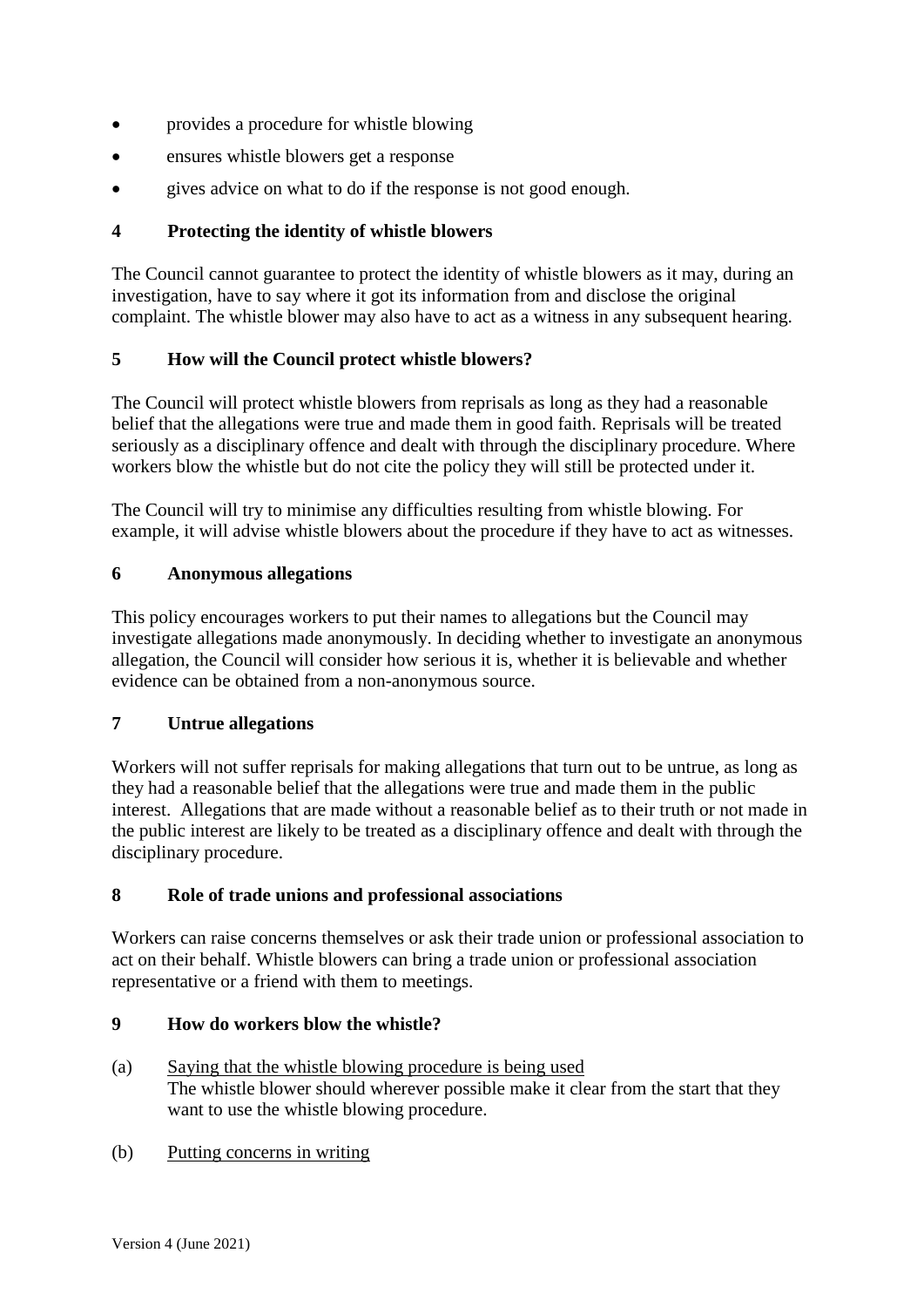Whistle blowers should wherever possible put their concerns in writing, giving as much detail and including relevant dates. Whistle blowers are not expected to prove that their allegations are true but they need to show that there are reasons for raising their concern and it was made in the public interest. If a whistle blower does not feel they can put their concerns in writing, they can be interviewed instead – see  $10(c)$ .

#### (c) Who should whistle blowers go to with their allegations?

Whistle blowers may wish to discuss their concerns with their line manager or head of service but there is no obligation to do so. The preferred option is for all whistleblowing reports to be made directly to the Lead Specialist for Legal Services who is the Officer responsible for this process. If the whistle blower is uncomfortable with this, then a report can be made to the Senior Specialist for Legal Services, Resources Specialist Services Manager if the area concerned is not within Resources, or a Director who is not the whistle blower's Director.

If the whistle blower suspects fraud or corruption and has a concern that raising this with a member of staff may 'tip-off' relevant individuals they can also go direct to the Council's internal auditors (currently BDO) or to the Council's appointed external auditors (currently Deloitte).

#### **10 How will the Council respond to whistle blowing?**

#### (a) Notification of allegation

Upon receipt of an allegation under this policy the person receiving the allegation must immediately notify the Lead Specialist for Legal Services. Once received an initial assessment will be undertaken to determine what action needs to be taken. This may involve either an internal inquiry, or a more formal investigation. The whistle blower will be advised of who will be handling the matter, how they can be contacted, and whether any further assistance may be needed. If requested, a summary of the concerns raised and how the matter is proposed to be handled will be provided. The aim will be to do this within 5 working days.

A whistle blower may be asked how they think the matter might best be resolved. Whistle blowers are urged to make clear any personal interest they have in the matter.

#### (b) Appointment of an officer to investigate

The person receiving the complaint will decide, in consultation with any of the Officers referred to in paragraph 9(c) above as required how (unless the allegation relates to one or more of them) the allegation will be investigated and write to the whistle blower within ten working days. The letter should:

- acknowledge that the whistle blower has used the whistle blowing policy
- say how their concern will be dealt with and how long they think this will take
- tell them whether any initial enquiries have been made
- say what further action will be taken (or say why no further action will be
- taken)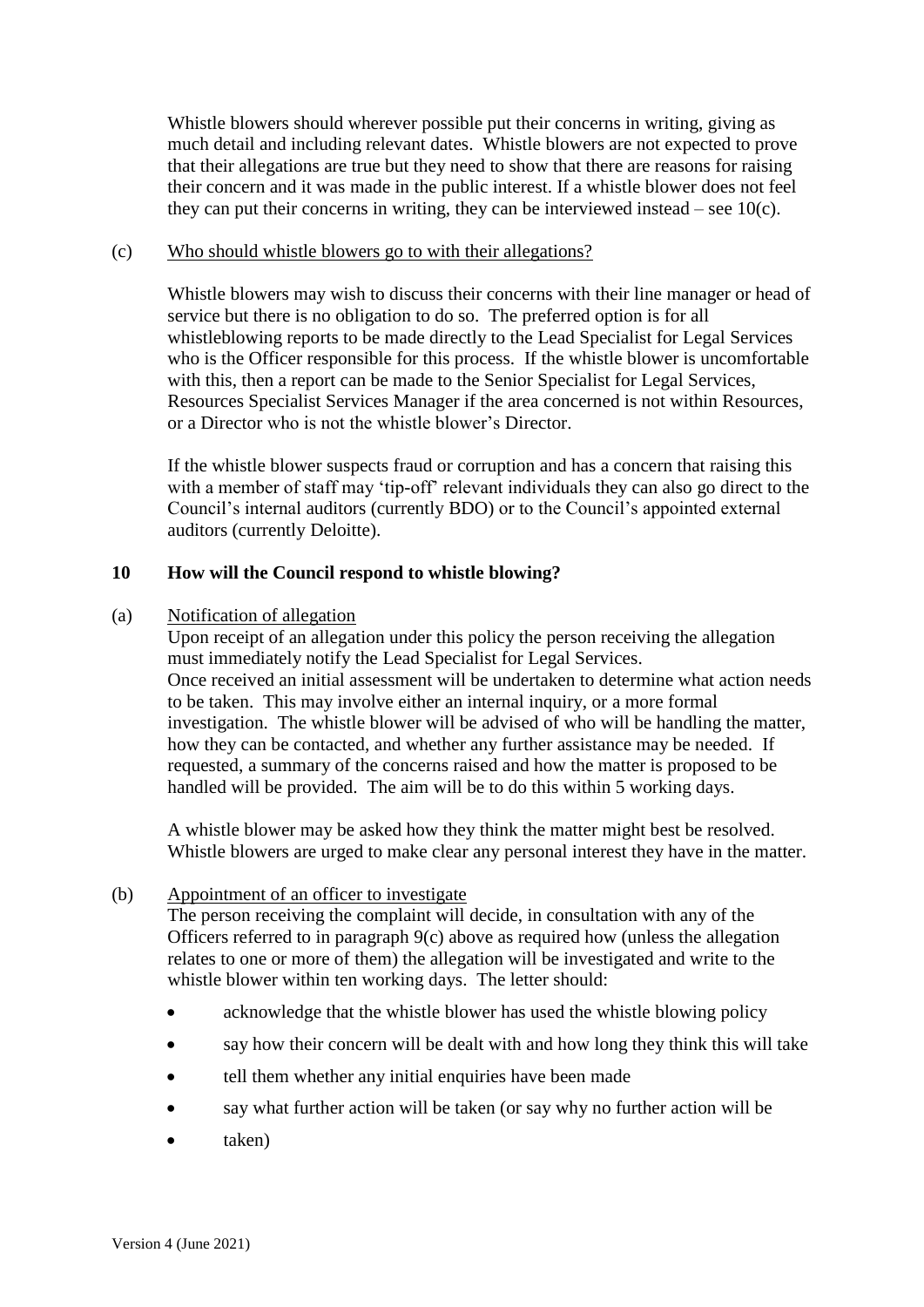• tell them they have the right to bring someone with them to any meetings they have to attend about the allegation.

#### (c) Interviews

If the whistle blower has not put their concerns in writing, they may be interviewed. A summary of the interview will be made which should be signed by the person conducting the interview and the whistle blower.

#### (d) Further action

After preliminary investigation the Council will take further action if the investigation officer decides that it would be in the public interest to do so. Further action may include:

- Arranging an investigation by management or internal auditors
- Arranging a disciplinary process
- Referring allegations to the police
- Referring allegations to the external auditor
- Arranging an independent inquiry if the allegations are very serious or complicated

#### (e) Response to whistle blowers at the end of the investigation If the law allows, the Council will tell the whistle blower the outcome of any investigation within 10 working days of it ending.

#### (f) Support

Whistle blowers are encouraged to obtain support and advice that may include their trade union representative or HR team contact, any designated representatives for bullying and harassment or the charity Public Concern at Work, the whistleblowing charity, which provides a confidential independent helpline for whistle blowers –

Public Concern at Work (Independent whistleblowing charity) Helpline: (020) 7404 6609 E-mail: whistle@pcaw.co.uk Website: [www.pcaw.co.uk](http://www.pcaw.co.uk/)

## **11 Taking concerns further**

If a worker has sought advice and feels it is right to raise their concerns outside the Council, people they could approach include their local Council, their local councillor, the external auditor, the health and safety executive, a government department, a solicitor, the police, an MP or a relevant professional body or regulatory organisation or by contacting one of the nationally prescribed persons. A list is available in this link:

> [https://www.gov.uk/government/publications/blowing-the-whistle-list-of](https://www.gov.uk/government/publications/blowing-the-whistle-list-of-prescribed-people-and-bodies--2)[prescribed-people-and-bodies--2](https://www.gov.uk/government/publications/blowing-the-whistle-list-of-prescribed-people-and-bodies--2)